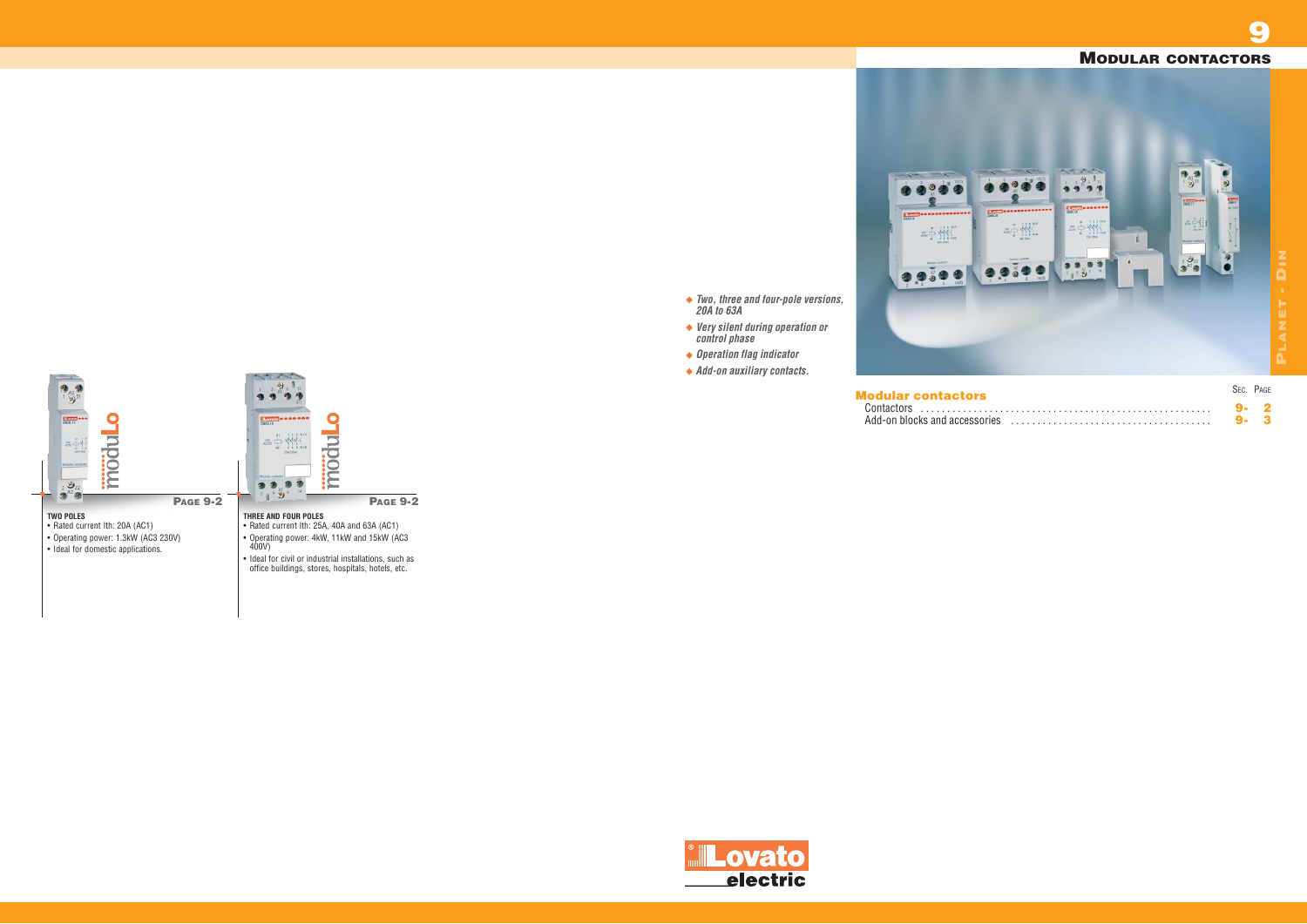







**9**



**CN40...**



**CN63...**

| Order code               | Rated<br>auxiliary<br>supply voltage | Config.<br>and n° of<br>contacts |                    | Qty<br>per<br>pkg | Wt    |
|--------------------------|--------------------------------------|----------------------------------|--------------------|-------------------|-------|
|                          | $[V]$ <sup>O</sup>                   | $\sqrt{NQ}$                      | r <sub>NC</sub> n° |                   | [kg]  |
| One or two-pole.         |                                      |                                  |                    |                   |       |
| CN20 11 02400            | 24VAC/DC                             |                                  | 10                 | 10                | 0.125 |
| CN20 11 220@@            | 220-230VAC <sup>O</sup>              | 1                                | 10                 | 10                | 0.125 |
| CN20 20 024 <sup>@</sup> | 24VAC/DC                             | 2                                |                    | 10                | 0.125 |
| CN20 20 220@@            | 220-230VAC <sup>O</sup>              | 2                                |                    | 10                | 0.125 |

| Order code               | Rated<br>auxiliary<br>supply voltage | Config.<br>and $n^{\circ}$ of<br>contacts |     | Q.tv<br>per<br>pkg | Wt    |
|--------------------------|--------------------------------------|-------------------------------------------|-----|--------------------|-------|
|                          | [V]O                                 | <b>NO</b>                                 | ⊁NC | $n^{\circ}$        | [kg]  |
| Three-pole or four-pole. |                                      |                                           |     |                    |       |
| CN25 10 024 <sup>®</sup> | 24VAC/DC                             | 40                                        |     | 5                  | 0.280 |
| CN25 10 220 <sup>6</sup> | 220-230VACG                          | 40                                        |     | 5                  | 0.280 |
| CN25 01 024 <sup>®</sup> | 24VAC/DC                             | 3                                         | 10  | 5                  | 0.280 |
| CN25 01 220®             | 220-230VAC <sup>O</sup>              | 3                                         | 10  | 5                  | 0.280 |
| Three-pole or four-pole. |                                      |                                           |     |                    |       |
| CN40 10 024®             | 24VAC/DC                             | 40                                        |     | 5                  | 0.400 |
| CN40 10 220®             | 220-230VAC <sup>O</sup>              | 40                                        |     | 5                  | 0.400 |
| CN40 01 024®             | 24VAC/DC                             | 3                                         | 10  | 5                  | 0.400 |
| CN40 01 220®             | 220-230VAC <sup>O</sup>              | 3                                         | 10  | 5                  | 0.400 |
| Three-pole or four-pole. |                                      |                                           |     |                    |       |
| CN63 10 024              | 24VAC/DC                             | 40                                        |     | 5                  | 0.408 |
| CN63 10 220              | 220-230VAC <sup>O</sup>              | 40                                        |     | 5                  | 0.408 |
| CN63 01 024              | 24VAC/DC                             | 3                                         | 10  | 5                  | 0.408 |
| <b>CN63 01 220</b>       | 220-230VAC <sup>O</sup>              | 3                                         | 10  | 5                  | 0.408 |

❶ Other voltages on request. Consult our Customer Service (Tel. +39 035 4282422; email: service@LovatoElectric.com). ❷ 2NC version supplied on request.

- **❸** The last (NC) pole has the same characteristics as the power pole. It can therefore be used indifferently as an auxiliary or as a NC power contact. <br>● The fourth NO or NC pole has the same characteristics as the power
- therefore it can be used indifferently as auxiliary or as power contact.
- ❺ On request CN25 and CN40 contactors in the following versions can be supplied: 2NO + 2NC or 4NC power poles. Contact our Customer Service (Tel. +39 035 4282422; email: service@LovatoElectric.com). **O** Can also operate at 220VDC.
- ❼ No auxiliary contacts can be mounted.

**General characteristics**

- DC powered magnetic core system assuring silent
- operation and noise damping during the control phase – Overvoltage protection circuit and voltage peak limitation of the magnetic core

**electric**

- Equipped with 2 or 4 closing contacts of equal capacity permitting use in power or auxiliary circuits
- Operation flag indicator
- Fast mounting.

#### **Operational characteristics**

| Type        | Conventional<br>free-air<br>thermal<br>current | Operating<br>power<br>AC3 |      | Protection<br>fuse<br>gG |
|-------------|------------------------------------------------|---------------------------|------|--------------------------|
|             | $AC1$ ( $I$ th)                                | <b>230V</b>               | 400V |                          |
|             | [A]                                            | [kW]                      | [kW] | [A]                      |
| <b>CN20</b> | 20                                             | 1.3                       |      | 20                       |
| <b>CN25</b> | 25                                             | 2.2                       | 4    | 35                       |
| <b>CN40</b> | 40                                             | 5.5                       | 11   | 63                       |
| <b>CN63</b> | 63                                             | 8.5                       | 15   | 80                       |

– Degree of protection: IP20

– Mounting on 35mm DIN rail (IEC/EN 60175).

When contactors are mounted side by side and operate in continuous service (≥1 hour), spacing is needed between equipment to consent appropriate cooling. 9mm spacing is required; there is an accessory, called half-module spacer, order code CNX 80, for this specific type of mounting. The following table indicates details of the space needed between each.

Maximum number of contactors to be mounted side-by-side without spacing; the CNX 80 spacer is required when the number of pieces are more than indicated below:

|                                            | CN <sub>20</sub> | <b>CN25</b>    | <b>CN40</b>      | CN <sub>63</sub> |
|--------------------------------------------|------------------|----------------|------------------|------------------|
| Ambient<br>temperature<br>≤40°C            | 3                | $\overline{2}$ | No<br>limitation |                  |
| Ambient<br>temperature<br>$>40^\circ$ 55°C | 2                | 2              | No<br>limitation | 3                |

❽ Not suitable for ambient temperature higher than 40°C.

### **Operational characteristics of contactor-incorporated**

| auxiliary contacts |                            |                                                 |     |  |
|--------------------|----------------------------|-------------------------------------------------|-----|--|
| Type               | Insulation<br>voltage (Ui) | Rating per AC15 category<br><b>230V</b><br>400V |     |  |
|                    | [V]                        | [A]                                             | [A] |  |
| <b>CN20</b>        | 440                        | 6                                               | 6   |  |
| <b>CN25</b>        | 440                        | 6                                               |     |  |
| <b>CN40</b>        | 500                        | 6                                               |     |  |
| <b>CN63</b>        | 500                        | 6                                               |     |  |

#### **Certifications and compliance**

Certifications obtained: GOST. Compliant with standards: IEC/EN 60947-4-1, IEC/EN 61095.

#### **Utilisation**

- Lighting systems
- Electric home heating
- 
- Heat pumps<br>– Conditioning<br>– Ventilation – Conditioning
- **Ventilation**
- Civil installations.

**Lighting circuit switching** See page TC-34.

**Dimensions page D-45**

**Wiring diagrams page W-13**